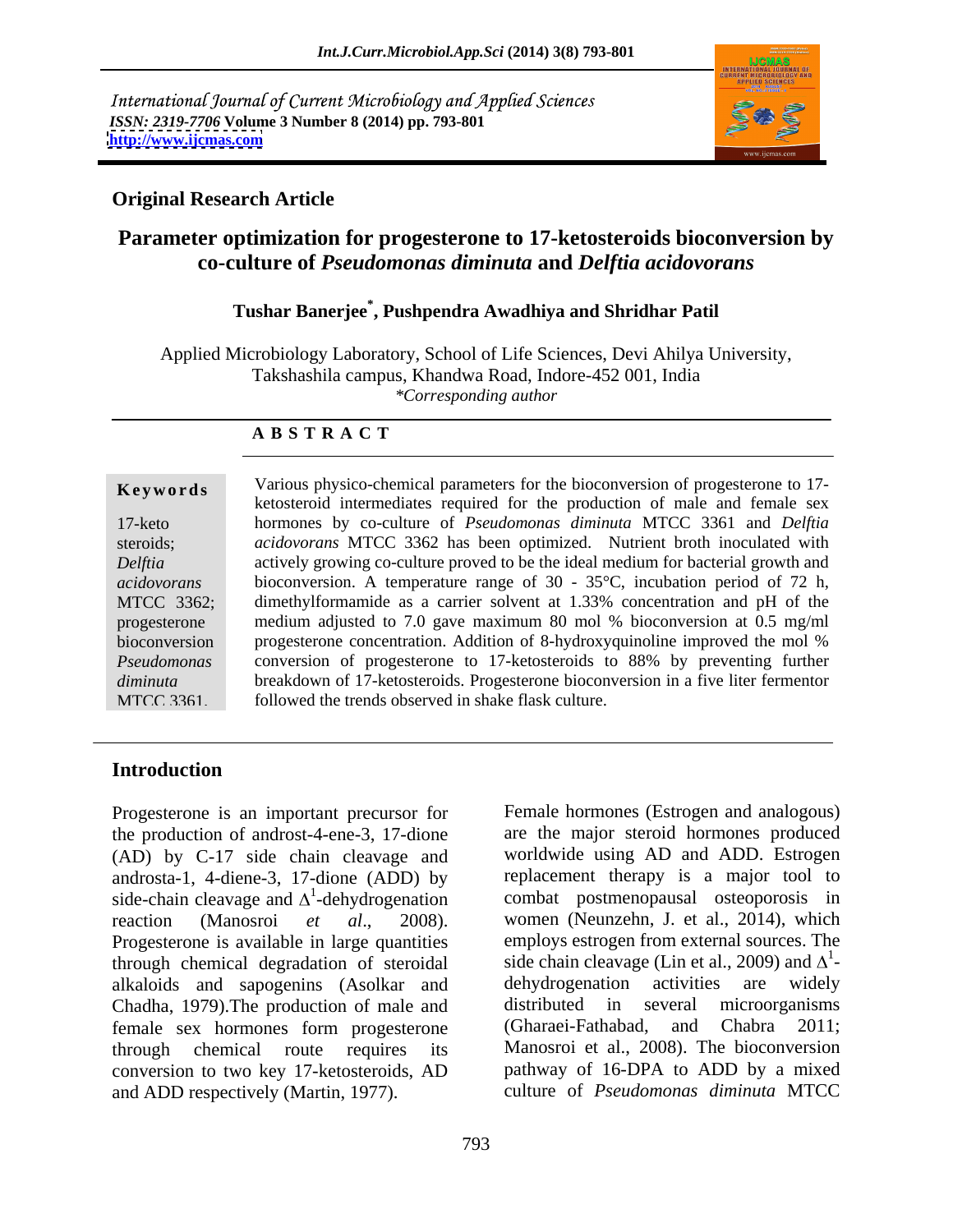3361 and *Delftia acidovorans* MTCC 3362 The present work reports the optimization of

# **Materials and Methods** NaCl, 5.0.

## **Microorganisms**

*Delftia acidovorans* MTCC 3362 were procured from Microbial Type Culture Collection and Gene Bank, Chandigarh, The organic phase separated after

All bioconversion experiments were carried out in 150 ml Erlenmeyer flasks containing 30 ml culture medium. The medium was supplemented with 10 mg/l progesterone as 1980) and quantitative an inducer adjusted to pH 7.0 with 1N ketosteroids following an inducer, adjusted to pH 7.0 with 1N ketosteroids following modified NaOH/ HCl and sterilized at 15 psi steam pressure for 15 min. The sterile medium was inoculated with 1 ml of actively growing co culture of *Pseudomonas diminuta* MTCC 3361 and *Delftia acidovorans* MTCC 3362 raised in the medium of same composition. After 12 h growth period on a gyratory incubated shaker at  $30 \pm 2$ °C, 30 mg dimethylformamide (DMF) was added to the culture. The subsequent bioconversions were carried out adopting the parameters optimized during previous experiments.

The compositions (g/l) of various media used during the experiments were as follows : (A) : Peptone, 5.0;  $NH_4NO_3$ , 1.0; controlled by addition of sterile aqueous  $M\phi SO_4.7H_2O$ , 0.25; (B) : Yeast extract, 5.0; silicon oil emulsion through antifoam MgSO4.7H2O, 0.25; (B) : Yeast extract, 5.0; NH<sub>4</sub>NO<sub>3</sub>, 1.0; K<sub>2</sub>HPO<sub>4</sub>, 0.25; MgSO<sub>4</sub>.7H<sub>2</sub>O, 0.25; (C) : Glycerol, 10.0; Soy meal, 10.0;

has been reported earlier (Patil et al., 2002). FeCl<sub>3</sub>.6H<sub>2</sub>O, 0.05; (D) : Sodium citrate, 3.0; parameters for maximum conversion of  $KH_2PO_4$ , 0.4;  $KNO_3$ , 1.0;  $MgSO_4$ .7 $H_2O$ , progesterone to 17-ketosteroids by co-  $0.1$ ; MnSO<sub>4</sub>.7H<sub>2</sub>O,  $0.0025$ ; ZnSO<sub>4</sub>.7H<sub>2</sub>O, culture of these bacteria.  $0.0025$ ; FeSO<sub>4</sub>.7H<sub>2</sub>O,  $0.0025$ ; (E) : Peptone,  $K_2HPO_4$ , 0.5;  $MgSO_4.7H_2O$ , 0.25; 16-DPA, 1.0; Urea, 0.5; K<sub>2</sub>HPO<sub>4</sub>, 1.6; 5.0; Yeast extract, 2.0; Beef extract, 1.0; NaCl, 5.0.

## **Analysis**

*Pseudomonas diminuta* MTCC 3361 and One ml sample of the incubation medium India. centrifugation (5000 rpm, 5 min.) was **Bioconversion Sulphate.** The residue left after vacuum was aseptically drawn after regular intervals and extracted with ethyl acetate  $(2 + 2$  ml). The organic phase separated after collected and dried over anhydrous sodium evaporation of ethyl acetate extract at room temperature was redissolved in 1 ml ethyl acetate. Aliquots of 0.1 ml each were used for qualitative analysis by TLC (Shah et al., 1980) and quantitative analysis of 17 ketosteroids following modified Zimmermann reaction (Pontius, 1962; Ahmad and Johri, 1991).

# **Bioconversion in fermentor**

progesterone dissolved in 0.5 ml sterilized at 15 psi steam pressure for 45 **Medium rpm** respectively. After 12 h growth period, Three liter medium E was dispensed in five liter capacity fermentor vessel (BioFlo III, New Brunswick Scientific, NJ, USA) and min. After cooling, the medium was inoculated with 100 ml co-culture of *P. diminuta* MTCC 3361 and *C. acidovorans* MTCC 3362 grown for 12 h. Aeration and agitation were set at 2.5 v/v/min and 180 15 g progesterone dissolved in 30 ml DMF was aseptically added and the fermentation was continued at 30°C. Foaming was controlled by addition of sterile aqueous silicon oil emulsion through antifoam controller.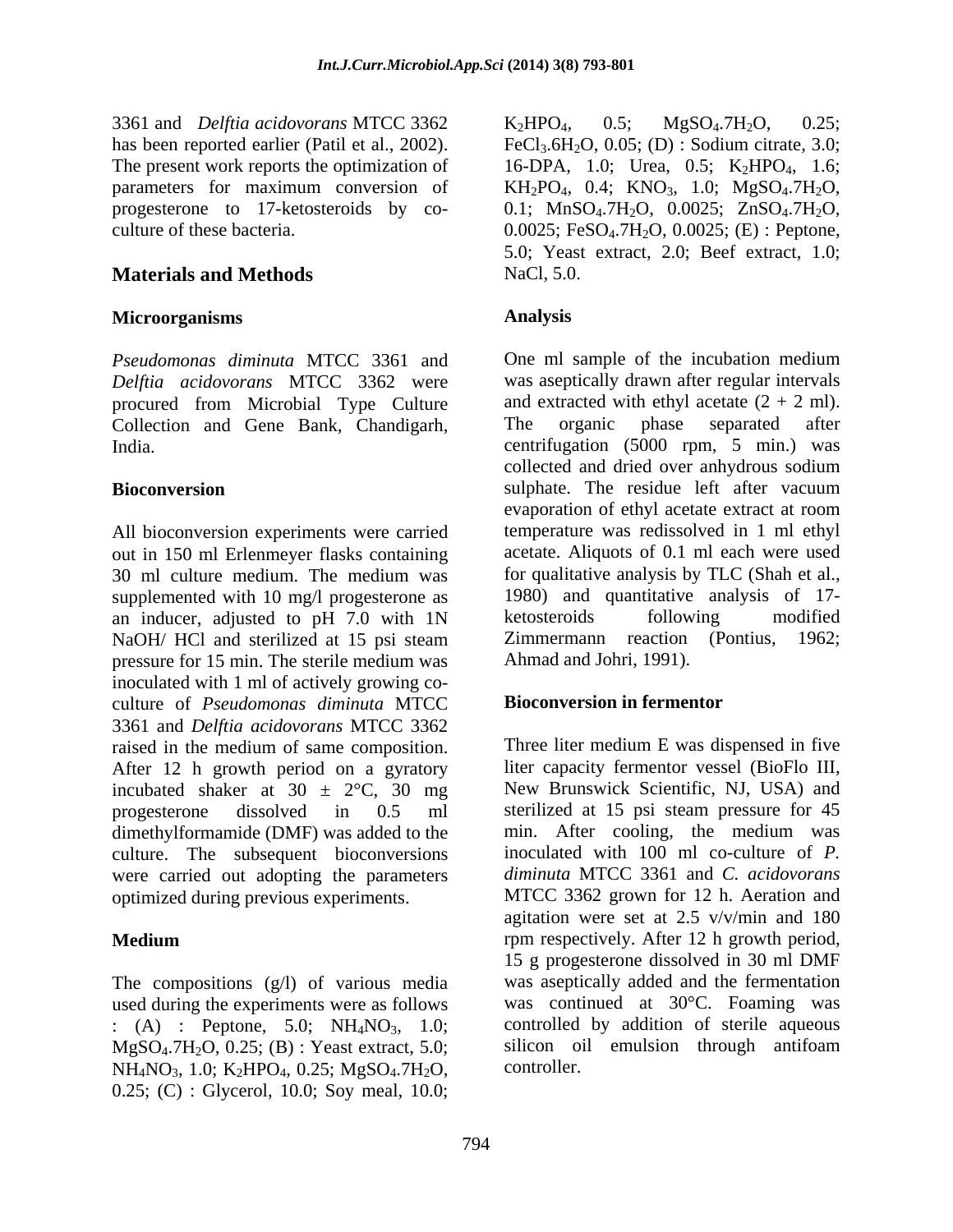Prominent quantitative difference in the mol % conversion of progesterone to 17 ketosteroids was observed in various media used for bioconversion (Table 1). No qualitative difference in the product was detected in any of the medium. Maximum bioconversion was recorded in nutrient broth (Medium E) at 96 h incubation period. The prolonged incubation in all the media.

recorded after 72 h incubation period when the initial pH of the medium was set at neutrality (Fig. 1). Adjusting media pH values away from 7.0 invariably resulted in lower bioconversion in the corresponding period of incubation.<br>The effect of some  $9\alpha$ -hydroxylase

The use of various substrate carrier solvents inhibitors on the bioconversion of significantly affected the mol % conversion<br>of progesterone to 17-ketosteroids when in Figure 5. The addition of 8of progesterone to 17-ketosteroids.When ethyl acetate was used as a substrate carrier, a reduction in the overall conversion was dioxan or acetone were used as carriers, slight increase in the conversion of as compared to ethyl acetate. DMF concentration up to 1.33% was well tolerated by the co-culture, attaining about 67 mol % conversion at 72 h incubation period. Higher concentration of DMF in the incubation medium hampered the bioconversion (Fig. 2). However, the rate of progesterone utilization

In a temperature range of  $25 - 45^{\circ}$ C, the maximum bioconversion (80 mol %) was obtained at 72 h incubation period when

**Results and Discussion** temperature was maintained at 30°C (Table 3). Higher or lower temperatures adversely affected the bioconversion. Qualitative analysis by TLC revealed a rapid utilization of progesterone as well as 17-ketosteroids at higher temperatures.

17-ketosteroid content declined on incubation. Higher substrate concentrations A maximum of 53.6 mol % conversion of and 2.5 mg/ml, the bioconversion of progesterone to 17-ketosteroids was progesterone to 17-ketosteroids reduced by Addition of 0.5 mg/ml progesterone as substrate resulted in its optimal conversion to 17-ketosteroids (80.8 mol %) at 72 h adversely affected the bioconversion. Increasing the substrate concentration to 1 and 2.5 mg/ml, the bioconversion of 2 and 4 folds respectively (Fig. 3). Substrate added at 12 h growth yielded a maximum of 79 mol % conversion (Fig. 4) at 72 h incubation period. Addition of substrate at 6 or 24 h resulted in low mol % conversion.

recorded (Table 2). Whereas, when 1, 4- progesterone to 17-ketosteroids, yielding 88 progesterone to 17-ketosteroids was ketosteroids was also checked to an observed during initial period. DMF proved appreciable extent. Other commonly used to be the most suitable carrier, which  $9\alpha$ -hydroxylase inhibitors including 2, 2<sup>2</sup>showed more than three-fold accumulation dipyridyl and cobalt chloride not only failed of 17-ketosteroids at 120 h incubation period to accumulate higher amount of 17- The effect of some  $9\alpha$ -hydroxylase inhibitors on the bioconversion of progesterone to 17-ketosteroids is depicted in Figure 5. The addition of 8 hydroxyquinoline resulted in marginal improvement in the bioconversion of mol % conversion within 48 h of incubation. Moreover, the pertinent degradation of 17 ketosteroids, but also reduced the mol % bioconversion significantly.

maximum bioconversion (80 mol %) was the conditions predominant in the fermentor The pattern of accumulation of 17 ketosteroids remained same under shake flask conditions as well as in fermentor. (as evident by TLC analysis) and 17 ketosteroids accumulation was faster under (Fig.6).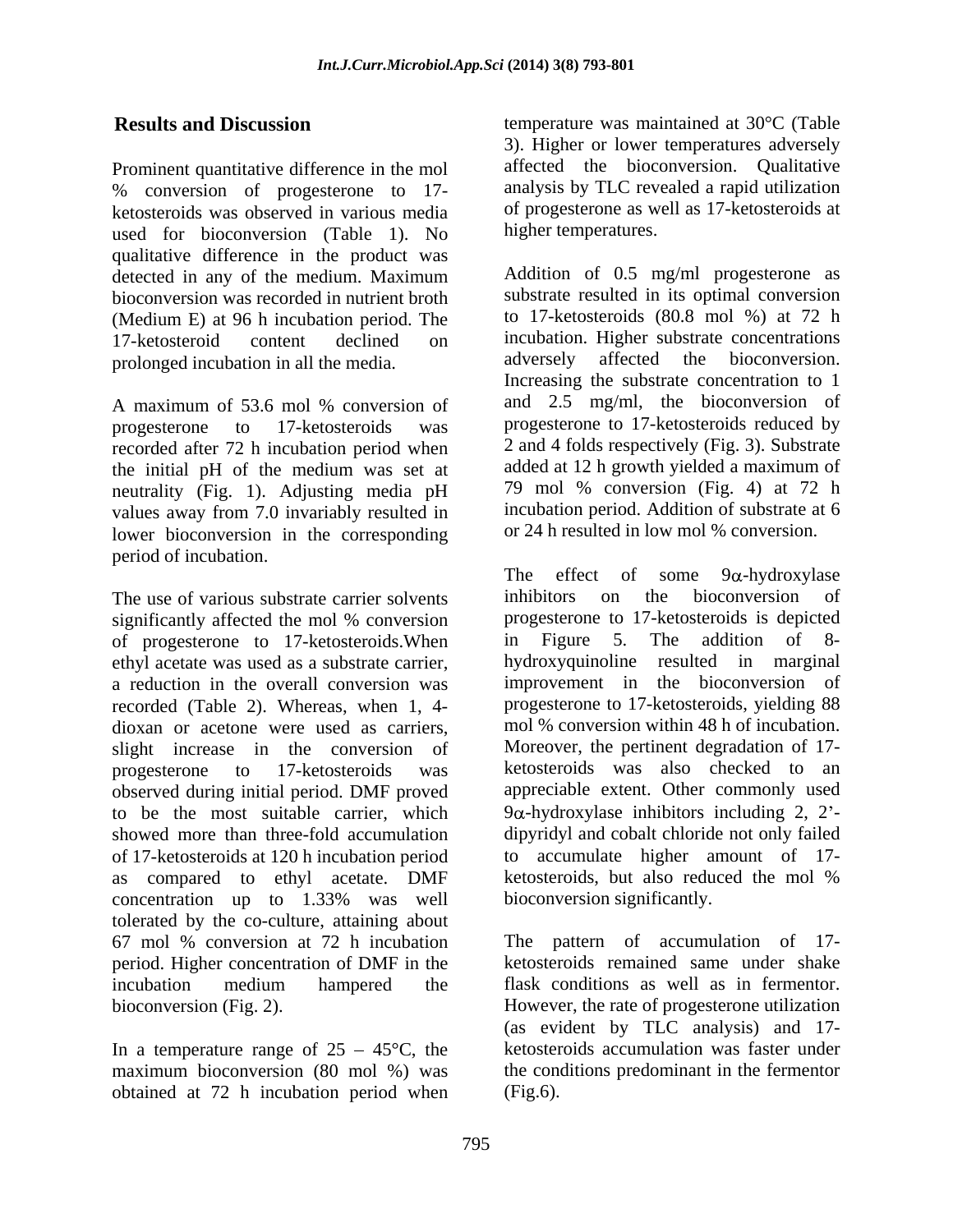|              | Mol % conversion<br>Time (hours) |                  |                  |                  |                  |                  |
|--------------|----------------------------------|------------------|------------------|------------------|------------------|------------------|
|              |                                  |                  |                  |                  |                  |                  |
| Medium       |                                  |                  |                  |                  |                  |                  |
| $\mathbf{A}$ | $24.25 \pm 2.20$                 | $39.53 \pm 0.37$ | $39.90 \pm 1.53$ | $48.53 \pm 1.77$ | $49.30 \pm 0.48$ | $48.10 \pm 0.46$ |
| B            | $6.12 \pm 0.70$                  | $14.20 \pm 0.83$ | $21.89 \pm 0.26$ | $34.70 \pm 1.98$ | $40.82 \pm 1.70$ | $37.10 \pm 0.68$ |
| $\mathsf{C}$ | $6.60 \pm 0.51$                  | $10.80 \pm 0.60$ | $13.69 \pm 0.22$ | $14.33 \pm 0.83$ | $13.41 \pm 1.36$ | $10.31 \pm 1.17$ |
| D            | ND                               | $3.70 \pm 0.30$  | $6.10 \pm 0.41$  | $8.11 \pm 0.39$  | $9.02 \pm 0.09$  | $8.44 \pm 0.18$  |
|              | $23.54 \pm 1.72$                 | $41.44 \pm 0.35$ | $45.10 \pm 2.24$ | $53.21 \pm 0.37$ | $50.00 \pm 1.50$ | $47.20 \pm 0.48$ |

**Table.1** Effect of medium composition on the bioconversion of progesterone to 17 ketosteroids by co-culture of *P. diminuta* MTCC 3361 and *C. acidovorans* MTCC 3362.

Data are mean of three replicates  $\pm$  standard deviation ND: Not detected

**Table.2** Effect of some carrier solvents on the bioconversion of progesterone to 17 ketosteroids by a co-culture of *P. diminuta* MTCC 3361 and *C. acidovorans* MTCC 3362.

|                 | Mol% Bio-conversion |                                                    |                     |                  |                  |                  |
|-----------------|---------------------|----------------------------------------------------|---------------------|------------------|------------------|------------------|
|                 |                     | Incubation period (hours)                          |                     |                  |                  |                  |
| Carrier solvent |                     |                                                    |                     |                  |                  |                  |
| DMF             | $30.19 \pm 0.70$    | $42.56 \pm 0.37$                                   | -48. X.             | 38.35 + 0.1      | / 3X -           | $34.72 \pm 0.34$ |
| Acetone         |                     | $29.14 \pm 1.07$ $40.62 \pm 1.14$ $45.17 \pm 0.58$ |                     | $29.50 \pm 0.44$ | $24.09 \pm 0.78$ | $21.91 \pm 0.58$ |
| Ethyl alcohol   |                     | $18.15 \pm 1.85$ $29.52 \pm 0.45$ $42.94 \pm 1.42$ |                     | $38.04 \pm 1.54$ | $31.62 \pm 0.74$ | $29.12 \pm 0.32$ |
| Ethyl acetate   | $6.00 \pm 0.55$     | $6.70 \pm 0.46$                                    | 10.25               | 7.22±0.56        | $12.40 + 1.63$   | $11.15 \pm 0.67$ |
| 1,4-Dioxan      |                     | $26.10 \pm 1.33$ $34.12 \pm 1.16$                  | - 38.97<br>7 + 0.89 | $32.22 \pm 1.58$ | $23.50 \pm 0.55$ | $21.67 \pm 0.67$ |

Data are mean of three replicates  $\pm$  standard deviation

**Table.3** Effect of temperature on the bioconversion of progesterone to 17-ketosteroids by a co-culture of *P. diminuta* MTCC 3361 and *C. acidovorans* MTCC 3362.

|                        | Mol % conversion          |                                                                                                                                                                                      |  |  |  |  |  |                                   |  |  |
|------------------------|---------------------------|--------------------------------------------------------------------------------------------------------------------------------------------------------------------------------------|--|--|--|--|--|-----------------------------------|--|--|
|                        | Incubation period (hours) |                                                                                                                                                                                      |  |  |  |  |  |                                   |  |  |
| Temp<br>$(C^{\circ}C)$ | $1^{\circ}$               |                                                                                                                                                                                      |  |  |  |  |  |                                   |  |  |
|                        |                           | $25 \qquad 19.72 \pm 0.31 \qquad 22.61 \pm 0.25 \qquad 25.82 \pm 0.42 \qquad 28.90 \pm 0.36 \qquad 30.75 \pm 0.15 \qquad 32.45 \pm 0.41 \qquad 32.10 \pm 0.24 \qquad 29.63 \pm 0.29$ |  |  |  |  |  |                                   |  |  |
|                        |                           | 30 33.67±0.61 38.50±0.14 49.92±0.51 64.33±0.49 70.88±1.53 79.78±1.39 70.13±0.49 54.23±0.22                                                                                           |  |  |  |  |  |                                   |  |  |
|                        |                           | $35$ $36.30\pm0.28$ $45.80\pm1.09$ $42.36\pm0.76$ $39.56\pm0.24$ $38.40\pm0.03$ $37.08\pm0.22$ $36.20\pm0.19$ $33.86\pm0.59$                                                         |  |  |  |  |  |                                   |  |  |
|                        |                           | 40 38.91±0.83 46.95±0.28 47.70±0.14 51.00±0.45 53.55±0.28 52.60±0.29                                                                                                                 |  |  |  |  |  | $51.43 \pm 0.27$ $47.11 \pm 0.34$ |  |  |
|                        |                           | $37.90 \pm 0.27$ $39.35 \pm 0.57$ $40.30 \pm 0.24$ $42.58 \pm 0.40$ $35.65 \pm 1.48$ $34.50 \pm 0.24$ $27.01 \pm 0.44$ $25.10 \pm 0.23$                                              |  |  |  |  |  |                                   |  |  |

Data are mean of three replicates  $\pm$  standard deviation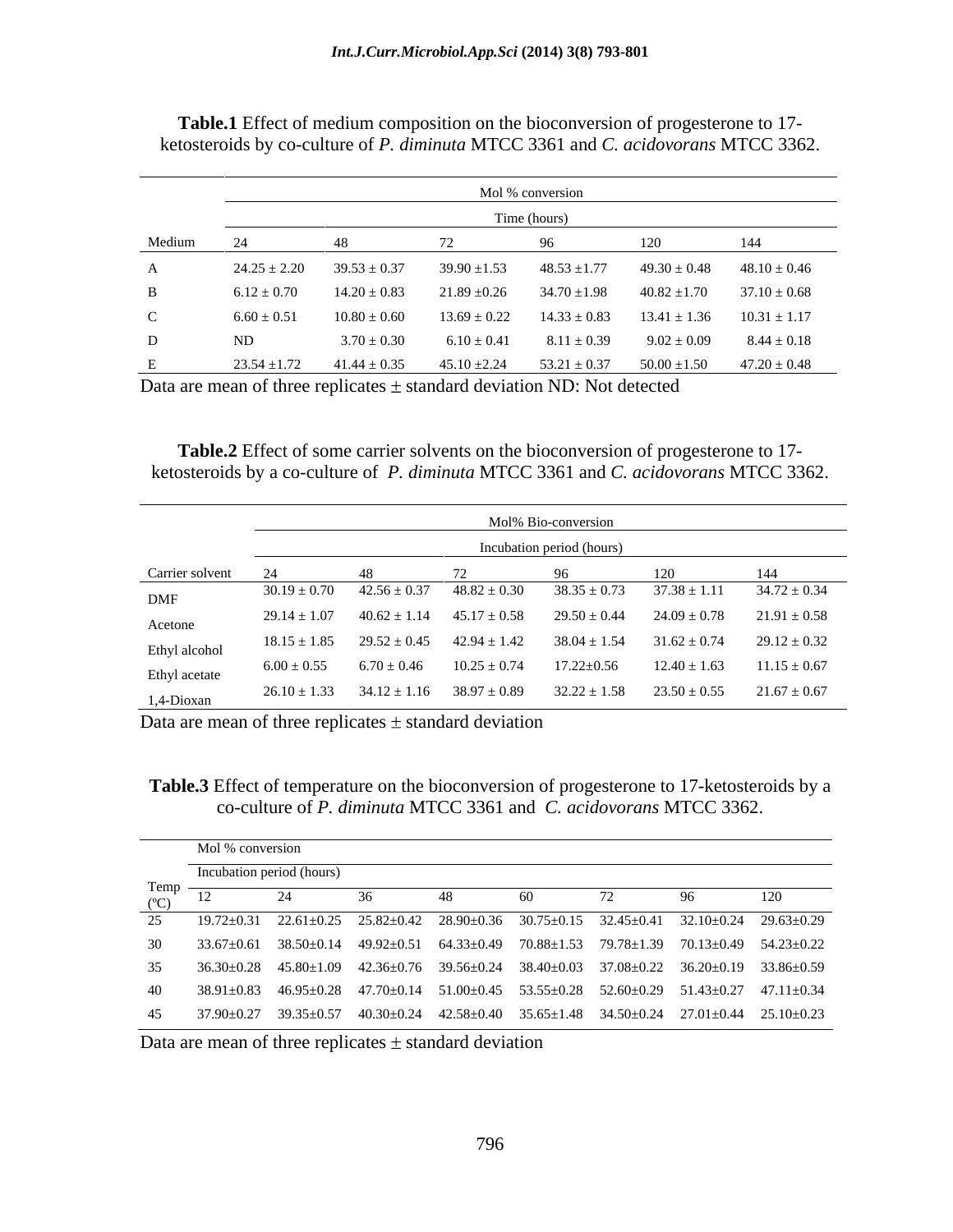

**Figure.1** Effect of pH of the medium on the bioconversion of progesterone to 17 ketosteroids by co-culture of *P. diminuta* MTCC 3361 and *C. acidovorans* MTCC 3361.

**Figure.2** Effect of amount of DMF on the bioconversion of progesterone to 17-ketosteroids by co-culture of *P. dimiuta* MTCC 3361 and *C. acidovorans* MTCC 3361.

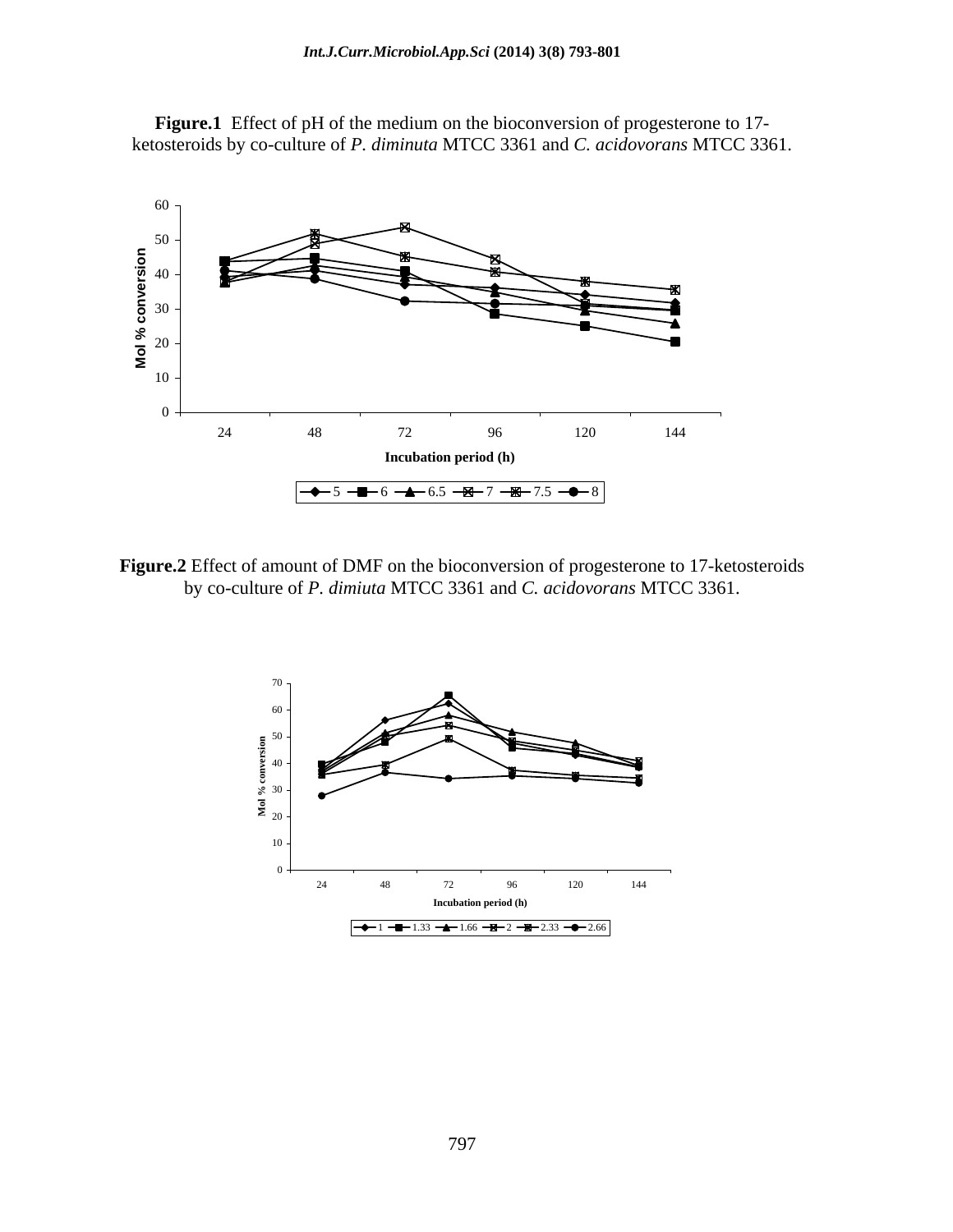**Figure.3** Effect of substrate concentration on the bioconversion of progesterone to 17 ketosteroids by co-culture of *P. diminuta* MTCC 3361 and *C. acidovorans* MTCC 3362.



**Figure.4** Effect of time of substrate addition on the bioconversion of progesterone to 17 ketosteroids by co-culture of *P. diminuta* MTCC 3361 and *C. acidovorans* MTCC 3362.



**Figure.5** Effect of 9a-hydroxylase inhibitors on the bioconversion of progesterone to 17 ketosteroids by co-culture of *P. diminuta* MTCC 3361 and *C. acidovorans* MTCC 3362.

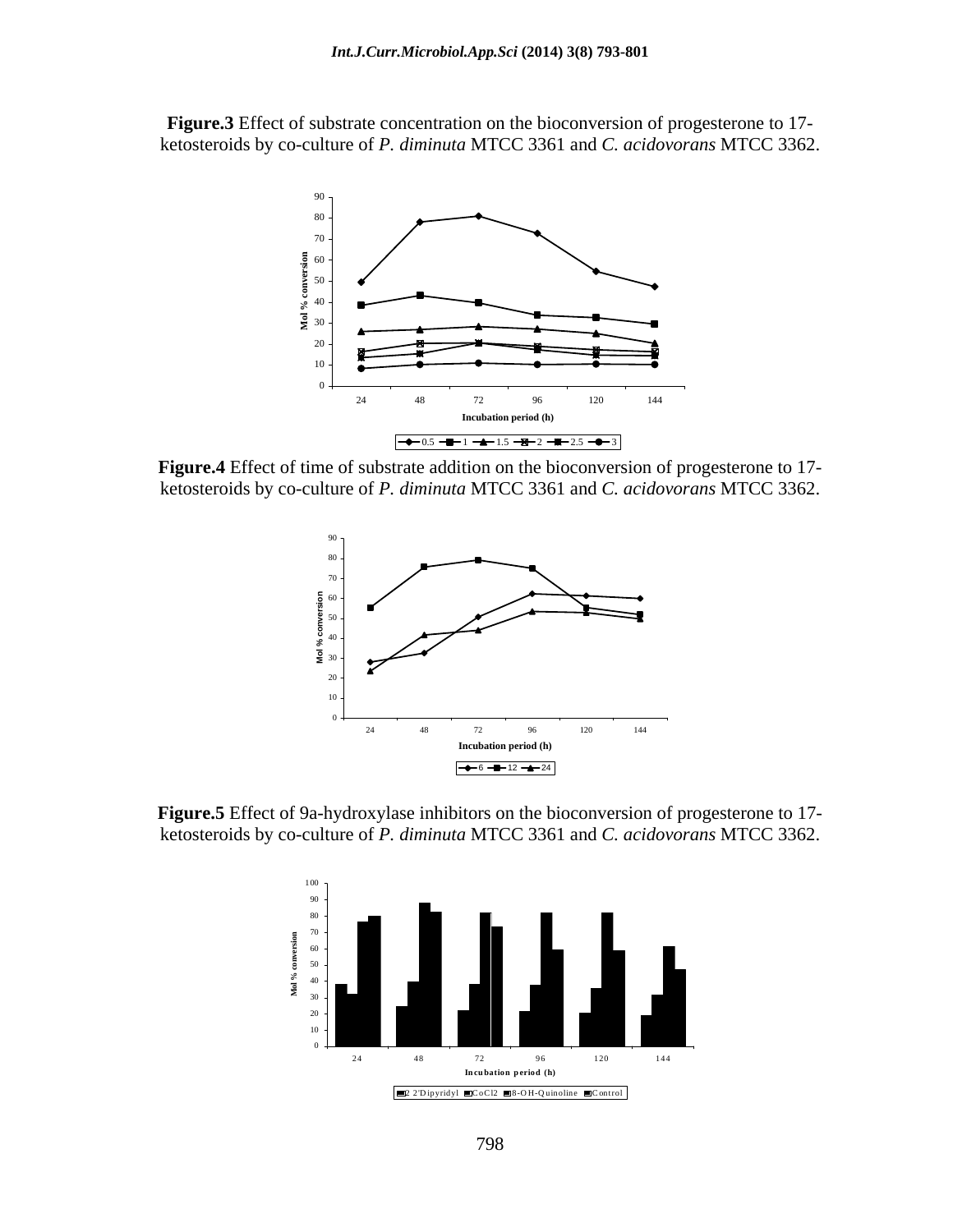**Figure.6** Changes in mol % conversion of progesterone to 17-ketosteroids by co-culture of *P. diminuta* MTCC 3361 and *C. acidovorans* MTCC 3362 in a fermentor at 0.5 mg/ml substrate concentration.



However, degradation of 17-ketosteroids widely used to prevent the loss of 17was considerably slower in a fermentor. A ketosteroids (Whitmarsh, 1964; Goswami maximum of 53.2 mol % conversion was et al., 1994). In the present case, only 8 recorded after 60 h incubation at 0.5 hydroxyquinoline successfully blocked mg/ml substrate concentration in the  $9\alpha$ -hydroxylase activity of the co-culture. fermentor.

Nutrient broth (Medium E) containing adversely affected the mol % conversion, beef extract, yeast extract and peptone as indicating the suitability of neutral pH for the major nutrients appears to be the most the bioconversion of progesterone. This suitable medium for the bioconversion of observation supports the finding of Shiwei progesterone to 17-ketosteroids by the co- and Youhua, (1982) who observed higher culture of *Pseudomonas diminuta* MTCC conversion of 16-dehydro allo-pregnene- 3361 and *Delftia acidovorans* MTCC 3β-acetoxy-3, 20-dione to ADD at neutral 3362. The accumulation of 17-ketosteroids or slightly alkaline pH by a strain of in the culture medium represents a balance between their formation and degradation. Besides the chemical nature, the shown to degrade 17-ketosteroids further bioconversion of progesterone to 17to non-steroidal products (Shah et al., 1980). Addition of a variety of inhibitors

widely used to prevent the loss of 17-ketosteroids (Whitmarsh, 1964; Goswami

The alkaline or acidic pH of the medium adversely affected the mol % conversion, *Arthrobacter simplex.*

The monocultures of *Arthrobacter*  concentration of the carrier solvent has *simplex*, *Serratia marcescens*, been shown to exert deleterious effect on *Brevibacterium lipolyticum* and microorganisms (Ceen et al., 1987; *Protaminobacter alboflavus* have been Pinheiro and Cabral, 1999). For the for  $9\alpha$ -hydroxylation, a key step that DMF < acetone < ethyl alcohol < 1, 4initiates the further degradation, has been dioxan < ethyl acetate. The adverse effectBesides the chemical nature, the bioconversion of progesterone to ketosteroids by the co-culture, the gradation in solvent toxicity observed is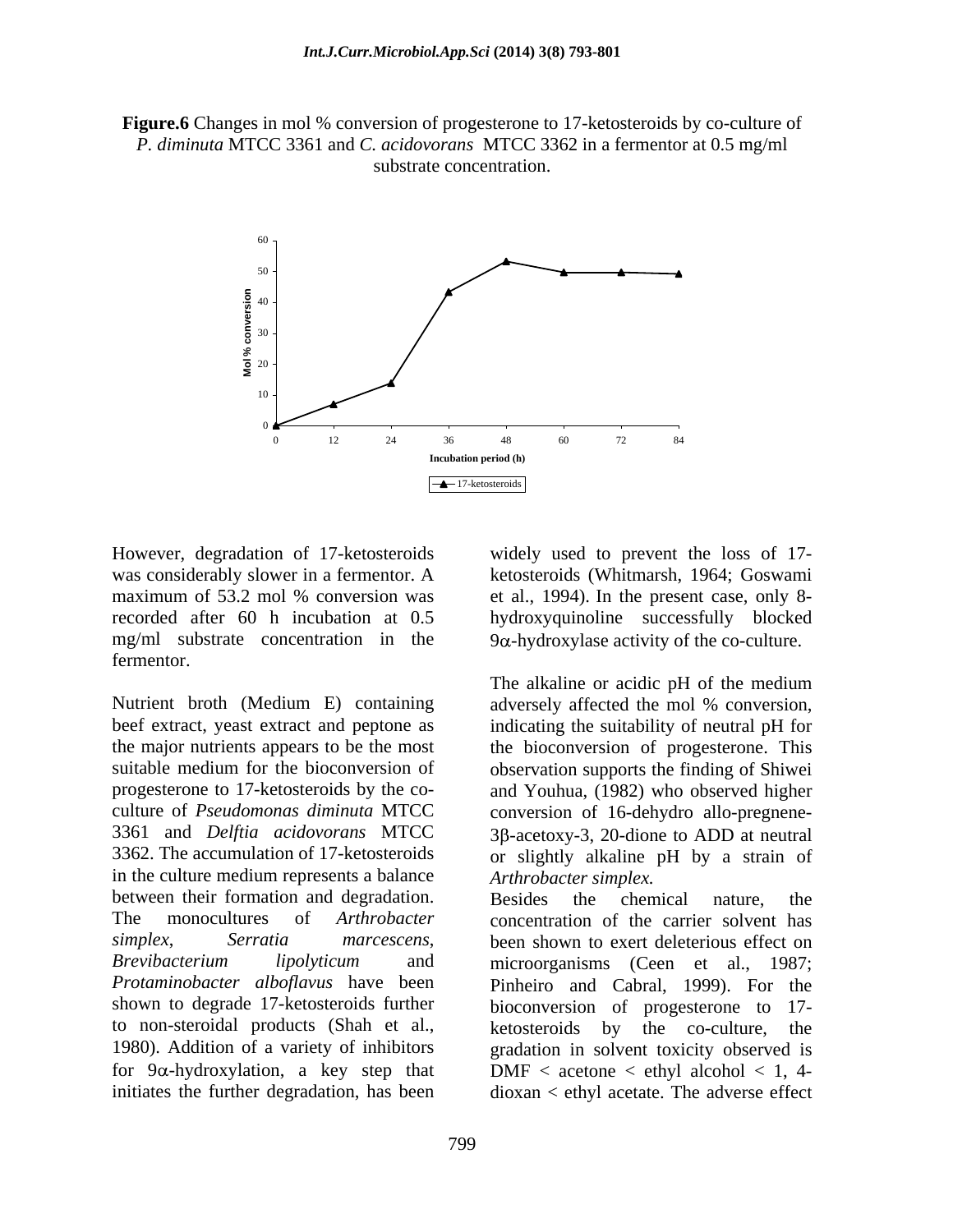of high concentration of steroid substrates on the bioconversion has been repeatedly shown (Sallam et al., 1977; Roy et al., *Aspergillus ochraceus*. Enzyme 1991; Srivastava and Patil, 1992). Minimum concentration of progesterone indicating the toxicity of the substrate to

The phase of the bacterial culture at the 2011. Biotransformation of time of substrate addition is critical, progesterone by *Penicillium* particularly when the substrate adversely affects the bioconversion. The suitability  $6, 98-104$ . of 12 h grown co-culture, which Goswami, P. C., Singh, H. D., Baruah, J. corresponded to the onset of stationary N. phase, reconciles with the observation of El-Refai et al. (1975) of maximum 11 $\beta$ -<br>ketosteroids in the presence of metal hydroxylation of progesterone when added at stationary phase. 29, 209-216.

A wide gap observed between the mol % 2009. Microbial transformation of conversion obtained in shake flask cultures and fermentor emphasizes the necessity of optimization of every parameter in a *Fusarium moniliforme* sheld. fermentor during scaling up of *Bioresource Technol., 100, 1864* progesterone to 17-ketosteroids 1867. bioconversion process. Moreover, slower Manosroi, A., Saowakhon, S. and degradation of 17-ketosteroids, offers a potential advantage for successful commercial exploitation of the present

- Ahmad, S., Johri, B. N., 1991. A bioconversion. Indian J. Exp. Biol.,
- Asolkar, L. V., Chadha, Y. R., Int. J. Curr. Microbiol. App. Sci., 3, 1979.Diosgenin and other steroid
- Ceen, E. G., Herrmann, J. P. R., Dunill, P., androsta-1, 4-diene-3, 17-dione by1987. Solvent damage during free cell

catalysis and its avoidance: studies of  $11\alpha$ -hydroxylation of progesterone by *Aspergillus ochraceus.* Enzyme Microb. Technol., 9, 365-368.

- tested gave maximum mol % conversion,  $A_{1}$ , 1975. 11-β-hydroxylation of the co-culture. Indian J. Exp. Biol., 13, 400-401. El-Refai, A. H., Sallam, L. A., Geith, H. A., 1975. 11-B-hydroxylation of progesterone with *Curvularia lunata.*
	- Gharaei-fathabad, E. and Chabra, A., 2011. Biotransformation of progesterone by *Penicillium aurantiogriseum*. Res. J. Microbiol., 6, 98-104.
	- 1984. Factors limiting the microbial conversion of sterols to 17 ketosteroids in the presence of metal chelate inhibitors. Folia Microbiol., 29, 209-216.
	- *Lin, Y., Song, X., Fu, J., Lin J., and Qu, Y., 2009. Microbial transformation of phytosterol in corn flour and soybean flour to 4-androstene-3, 17-dione by Fusarium moniliforme sheld. 1867.*
- bioconversion in larger fermentors. we are using hydroxypropyl-β-cyclodextrin **References** Biochem. Mol. Biol., 108, 132-136. Manosroi, A., Saowakhon, S. and Manosroi, J., 2008. Enhancement of androstadienedione production from progesterone by biotransformation complexation technique*.* J. Steroid
	- cholesterol degrading bacteria : Appl. Microbiol., 22, 29-58. Martin, C. K. A., 1977. Microbial cleavage of sterol side chains. Adv.
	- isolation, characterization and Neunzehn, J., Meyer, U. and Wiesmann, 29, 76-77. mechanically stimulated cells in vitro. H. P., 2014. Impact of estrogen on 898-906.
	- drug precursors. Publications and Patil, S., Shukla, A., Shinde, K., Banerjee, information directorate, CSIR, New T., 2003. Bioconversion of 3β-Delhi. 93-111. acetoxypregna-5, 16-diene-20-one to T., 2003. Bioconversion of 3B-